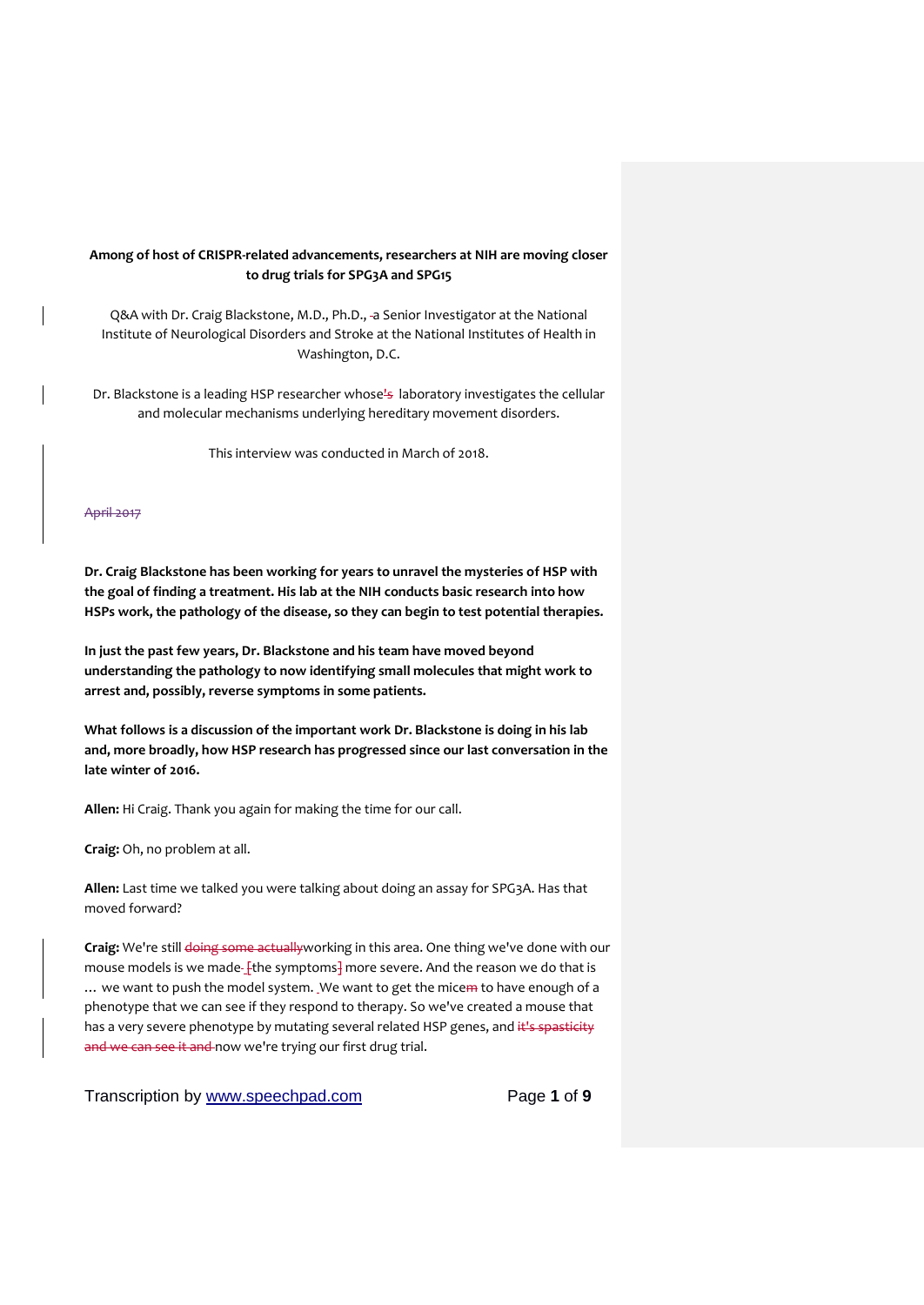**Allen:** What is the name of the drug?

**Craig:** It's a member of the epothilones; there is  $\frac{1}{2}$  there's a whole class family of these drugs. We're trying one of them that has good brain penetration when given systemically.

They were used in cancer for many years. They still are. It's one that's improved spinal cord injury in mouse models. If it looks safe, and if it looks like it's having enough efficacy, then you start to think about 'Well, can we try it in a small human trial to see whether#it's safe?'

And, in this case, it will be good because it's been given to people before. And we know what doses it's been given at because it's been tested for cancer. at least have a started point for how to dose based on previous cancer studies.

#### **Allen: When do you think you will have results?**

**Craig:** Well, in our mice we would know probably within a year to a year and a half. If there's absolutely no concerns, and you've got this great data, then within a few years, then you would start-could consider a small trial inof patients.

**Allen:** You've always been very confident about the ability of science to find an answer to the HSPs? Do you still believe that?

Craig: Well, Yes, I still do., And the reason I do partly is not just because I'm a neurologist but it's because there's many examples in other diseases. cancer. I mean if you see the For instance, cancer treatment is being transformed by -advances in immunotherapy-and things like that, I meanand those advances are based on a molecular understanding of the cancer. In neurologic disorders like spinal muscular atrophy, there have also been dramatic new treatments based on our understanding of disease pathogenesis.

In a sense, what we're not doing that is not much differently. We're trying to understand the very fundamental basis of our diseaseHSPs and we're trying to intervene on itso we can have targets to intervene. I think that we've seen enough examples in other disorders where that's worked. And that's the reason I'm so enthusiastic about this we're doing essentially the same thing.

And genetics has been one of the keys. Remember, it's that's something that's relatively recent that we\_could get obtain this genetic information so quickly. So that's another reasonwhy I'm so optimisticeonfident. We have new tools that we didn't have before. And we have examples from other disorders that have been clearly successful including some neurologic disorders and, when you combine all that, it makes me optimistic.

Transcription by [www.speechpad.com](http://www.speechpad.com/) Page **2** of **9**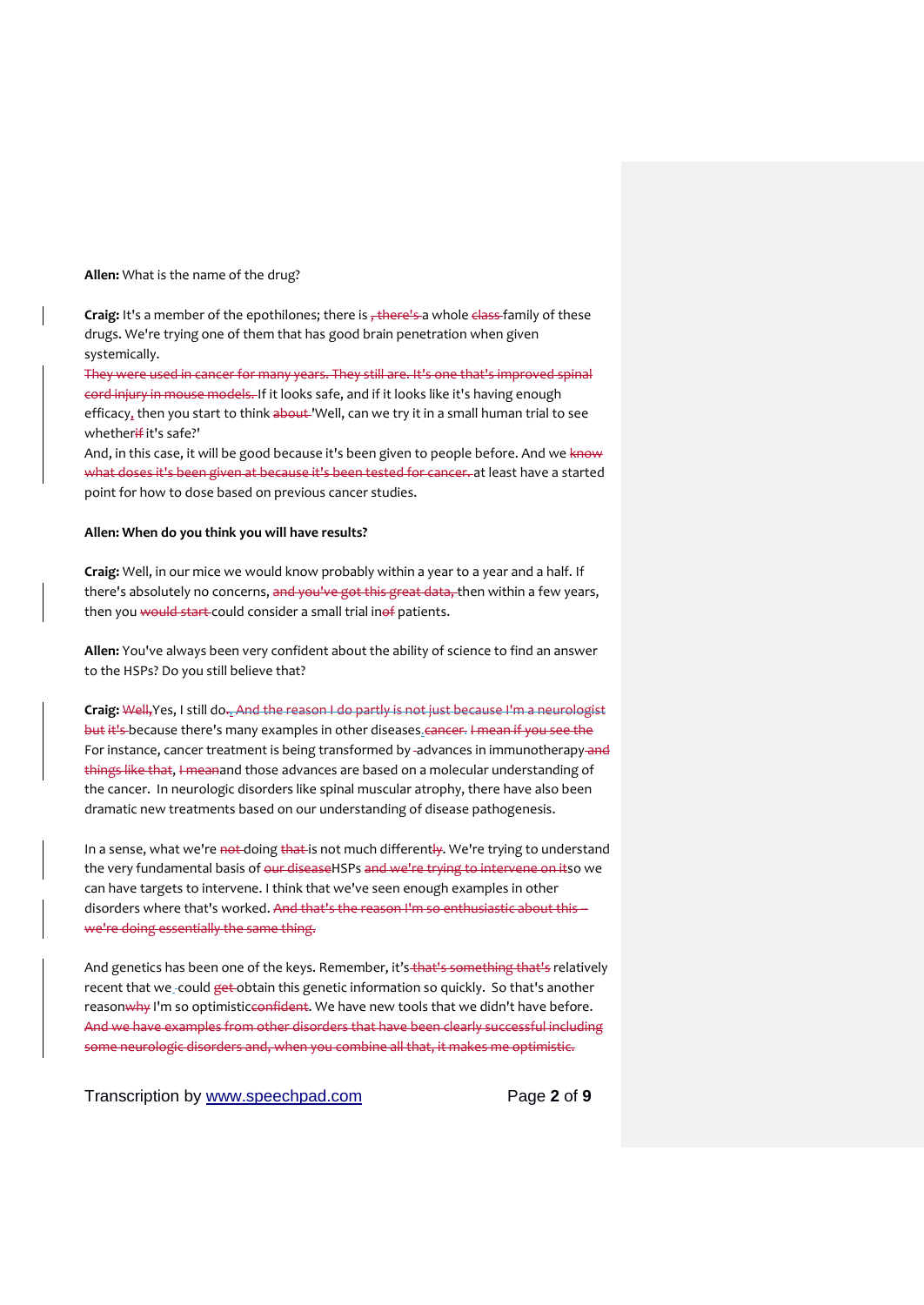**Allen:** That's great news, Craig. Very exciting. I also wanted to talk about the state of research in general today, if that's okay?

## **Craig**: Sure.

**Allen**: Specifically, I wanted to start off with gene-editing. I did some basic research by typing "gene-editing" into Google this morning and there is headline after headline about the gene-editing technology CRISPR. It's getting more precise, you know, down to the point where a single letter in a gene can be edited out and replaced successfully.

So I wanted to get your take on these headlines because, as a lay person, you read these things and you think, "Wow, a treatment is just around the corner." But, as far as actually advancing a treatment, what are these headlines saying to you?

**Craig:** I think it's incredibly exciting, and as we know more and more about CRISPR and gene editing, it's getting safer all the time. But, like most scientists, the first thing you think about is well. 'What could possibly go wrong? Are there off-target effects? Is it really going to be just as simple when you get into an in-vivo [i.e., in a living being]? AreHs there going to be any serious adverse effects to it?' When a technology's new there's no adverse effects since it hasn'tit often hasn't been around been around long enough to understand possible adverse effects fully. But as time goes on what will we start to see?

So that's one issue. But certainly the idea is very attractive. I mean you go in and you fix the basic cause of the disease ... in theory, it should not progress anymore past then, and you might even get improvement from what you had been before.

But it brings up a couple of other points: The first one would be when do you have to do is the best time to do this? Like, let's say we could go in and edit a new gene anytime we wanted to. Well, do we have to do it right when somebody's born or could we do it in somebody who's olderwait? If so, w\vould they still get the same types of benefits? So, a lot of it is like any therapy: When do you apply it? When can you do it safely? When can you do it and still get the maximum effectiveness without having a huge amount ofsignificant risk?

WNow, with the nervous system we have another issue, and that's how do you get it delivered to the right cells efficiently. The brain is made of a very large number of neurons that develop in a certain pattern through early life all throughout development. But let's say we have a 10-year-old and we try to deliver a gene and do this gene repairfix through CRISPR, how do we know we can get it enough cells to have meaningful improvement? We don't know yet.

Transcription by [www.speechpad.com](http://www.speechpad.com/) Page **3** of **9**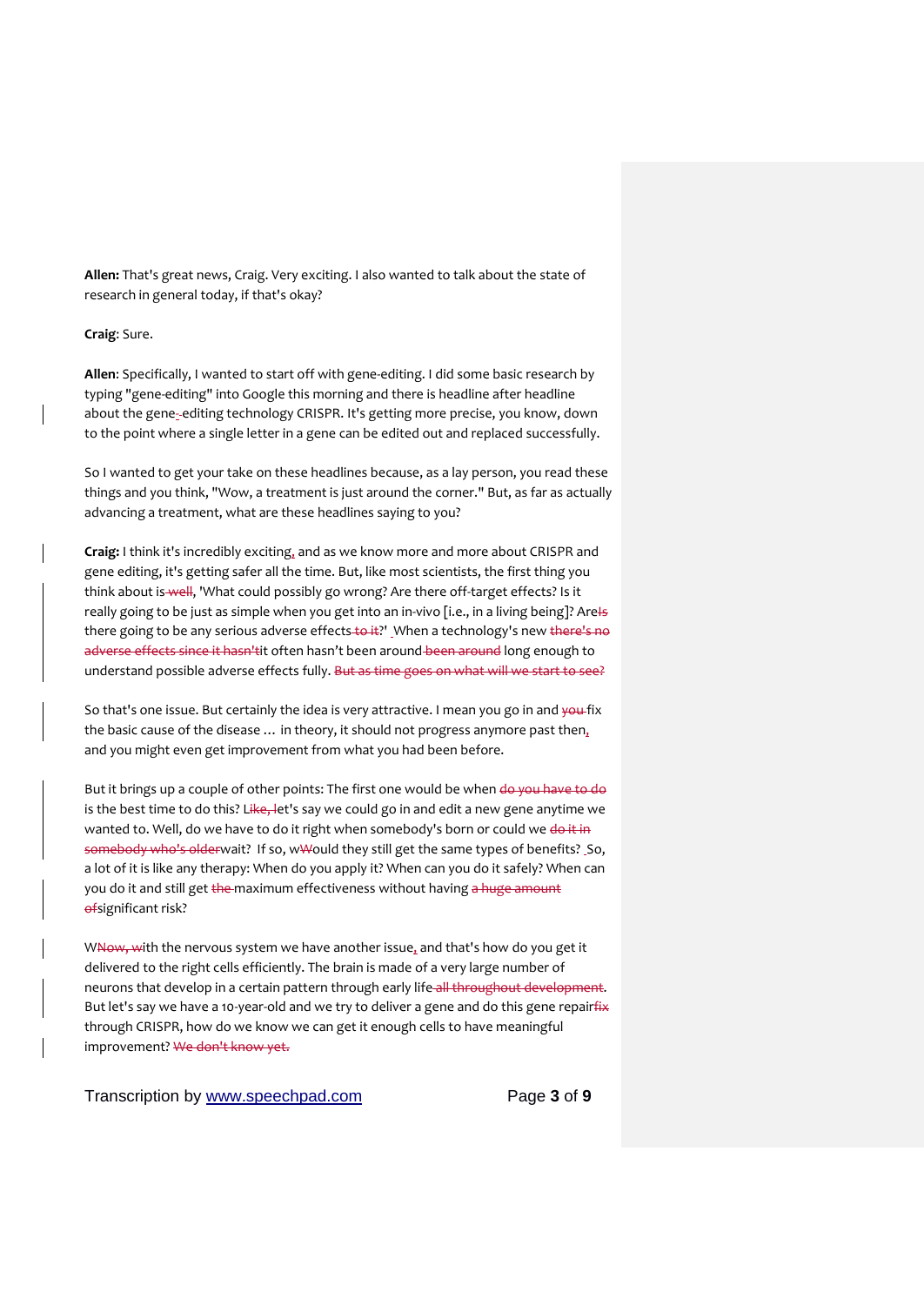TAnd that's something that we'll eventually learn, but that's it's also a big issue with neurologic therapeutics in general: How do we get our treatmentsthem into the brain? So that's the biggest challenge for something like CRISPR. And, I do agree with you, I think it has a potentially great likelihood of many of our therapies can succeeding if we can get themit to the right cells, and enough of those cells, -without any adverse effects and get it to enough of those cells.

TBut there's also going to be a lot of experience in this relatively soon. So, if there are barriers, people are going to be working on them very hard.

**Allen:** I see a lot of work in China, other countries. CRISPR is a worldwide phenomenon when it comes to biotech. In China they're using it to treat cancer, build designer dogs. It seems to me that there would be a lot of spill over from this work to address how we can do it in HSP.

**Craig:** We will get expertise from cancer because in cancer, of course, you can just take the blood different types of cells out of somebodya patient's blood or bone marrow. engineer them, and put them back in; and they circulate throughout your body and do their work. So cancer is where a lot of these things are going to be tested early on because you can access the cancer or access the cells that you need to very easily. And that's why immunotherapy and all these things for cancer have developed so fast.

Again, our biggest challenge is how do we get our tools therapies to the cells that are affected in the disease, and in what amounts? If we get it to five percent of cells is that enough? Is 10 percent? Over time, we'll learn the answers to those questions. That kind of thing is being done already in terms of in various model systems. I think we will get that kind of information relatively quickly.

Our hope is that if we go early enough with the therapy that we'll prevent a lot of the damage, and we'll prevent the disease from really taking hold. But there is all these issues that even if you replace the a missing protein or let's say you fix the genetic defect, is that enough at that time to prevent worsening of the disease or to restore function? We really hope The thing we hope to be able to improve symptoms and stope progression. for most is to have all the symptoms be reversed.

**Allen:** We've talked about this many times in the past about HSP being an "indicator disease"; a disease that opens the doors to a lot of understanding of other central nervous system disorders, right?

**Craig:** Yeah, because the upper motor neurons are so long that any other diseases of

Transcription by [www.speechpad.com](http://www.speechpad.com/) Page **4** of **9**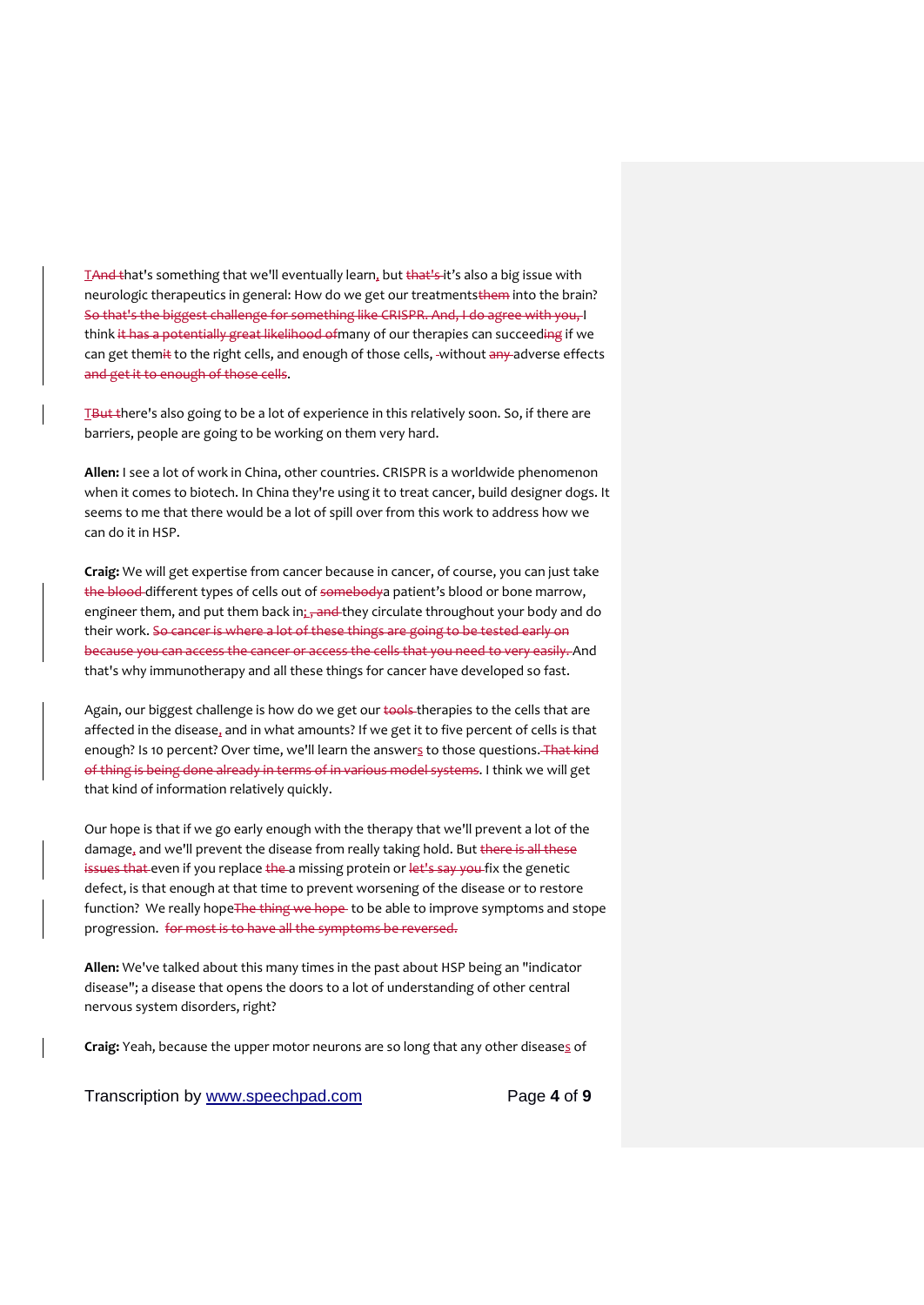motor neurons or other types of long neurons may benefit from insights into the HSPs; it could potentially open the door to us understanding those as well.

**Allen:** Are you seeing that? We've talked about that now for eight years. Are you seeing proof of that?

**Craig:** Well, in peripheral neuropathies there are a lot of thosexamplese. They're neuropathies ofse affect peripheral nerves, but they're also very long nerves. There's definitely some overlap. Some of the same genes that cause HSP can give rise to peripheral neuropathies. So, in that regard, yes.

In terms of other diseases, I don't know for sure. There are I mean there's a lot of diseases that overlap partly with some of the symptoms that you'd see in HSP. Spinal cord injurvies certainly does orand ALS ALS haves certain overlapping features. of it that would have a lot of other ones as well.

### **Allen:** What about multiple sclerosis?

Craig: MIn multiple sclerosis it might becan have symptom overlap, but it's more of an auto-immune or inflammatory typekind of disorder. So it's a littl*e bit* different disease even though certainly you can damage the same cells through multiple sclerosis.

There's been some very good developments in terms of therapies for **MSthat**. What we do learn from MS is that when you do treat people with these medicines you change the disease course and that's a great example\_fforef how treatments for neurological disorders are progressing]. Certainly, some of the newer developments in spinal muscular atrophy (SMA) are the same waysimilarly exciting. Those types of studies are very encouraging to all of us because Wwe know that it's possible for HSPs as well.

**Allen:** There was a big study that had some very good results here in Columbus at Nationwide Children's Hospital.

**Craig:** Exactly, that was where it was pioneered; amazing recoveriesy for patients with SMA, a. And that encourages us all. As we ar-e better able to link different type-s of HSPs by their clinical cial manifestations and underlying etiologies, we will have compelling targets for therapies.As we learn more about the pathways the disease takes; like if you think about SPG11 and 15, we showed a number of years ago there are specific abnormalities in lysosomes. Well, lysosomes are an organelle in the cell and they're also being implicated in things like Parkinson's disease. And our patients actually often have mild to moderate Parkinson symptoms.

Transcription by [www.speechpad.com](http://www.speechpad.com/) Page **5** of **9**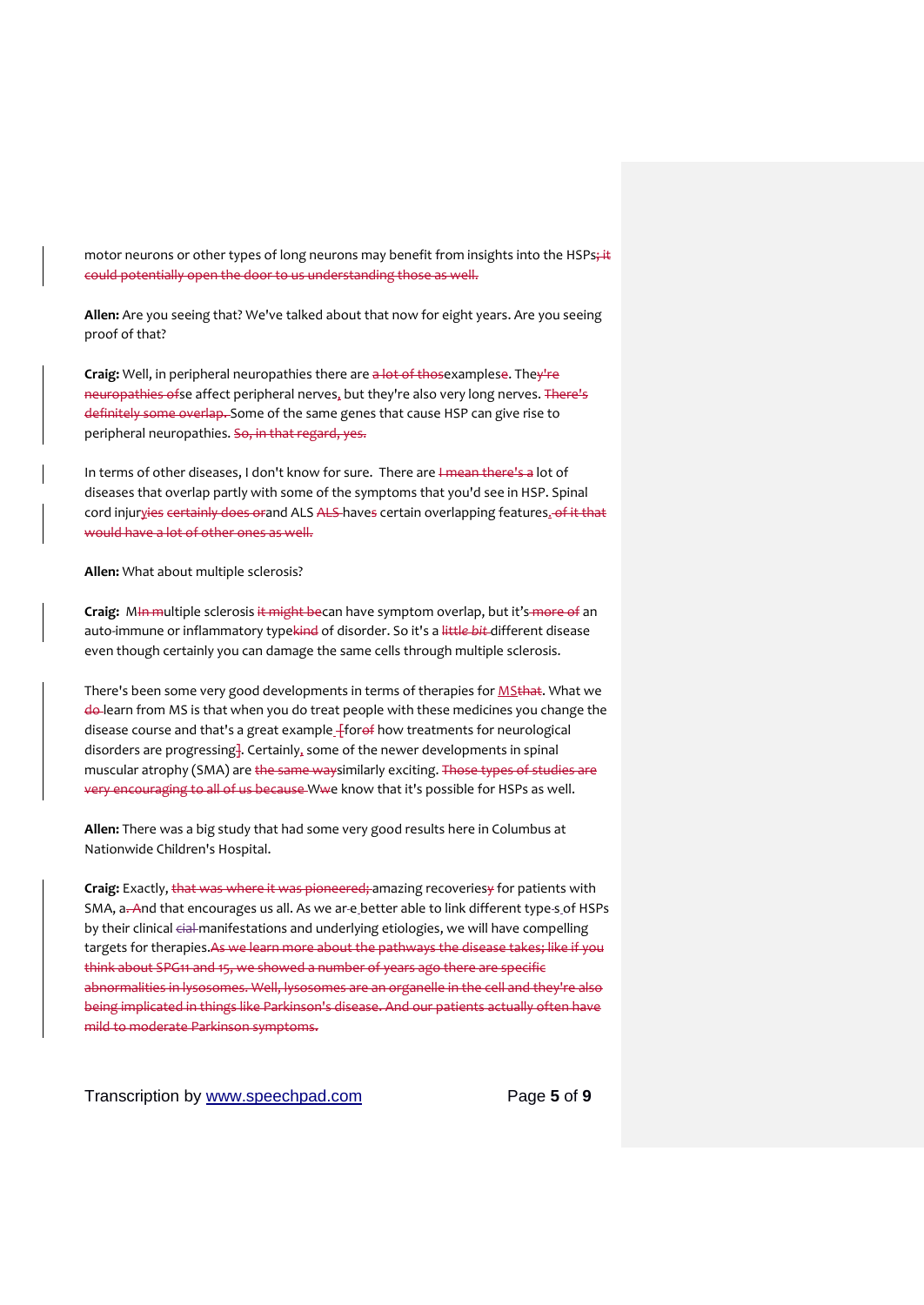We always suspected that there would be [cross over] ... and where they meet is hopefully where we identify good therapeutic targets for us to work on. But the advantage, of course, is that there's more money in Parkinson's, a lot more, and their advances might be useful for us as well.

It's important to remember that as you try to link this to other diseases that the vast majority of HSP proteins are not only expressed in the nervous system. They're expressed in cells throughout your body. So the thought is that there's probably a lot of other manifestations outside the nervous system that we know about [that could be linked back to HSP]. And I would expect some to potentially have roles in other types of disorders as well.

**Allen:** Now, when you say "manifestation", what do you mean?

**Craig:** Symptoms or other diagnostic findings. If you think about all the different HSPs, you've got this laundry list of disorders. Just as an example, in SPG23 there are pigmentary changes in the skin. SPG25 has, for reasons we don't understand, they have disc herniations that you'd get in your back.

So there are some features that are coming up in certain HSPs that we don't 100 percent understand but again it's important to remember these are proteins that often are expressed in a lot of places. In some cases, they may not cause any meaningful problems, so they wouldn't come to medical attention. But you'd say, 'Well, why should we care then?'

Well, one reason is that those can be good biomarkers to follow things to follow like [biomarkers] for therapy because they're easier to access. TYou know, the brain is so hard to access in terms of following things changes in response to for therapy, but if there's a change in your blood cholesterol or something easy to measure, then we could easily use that as a biomarker of disease.

**Allen:** Interesting. So how does that help you move closer to a treatment?

**Craig:** Well, again, we have these 80 genes or so and there are's very few diseases that have this many known genes. <sub>J</sub>and Wwe're starting to see them coalesce around certain cellular pathways-*[in the cell]*. And some of those pathways are related to other diseases. When we start to see that, that is what moves us closer to therapy. WNow, we can begin to target them  $\frac{1}{2}$  for drug development $\frac{1}{2}$ .

Usually, at the beginning, we're just trying to correct the cell defect -- like an abnormality in lysosomes; we want to correct that but then we want to see,. Then, going up the

Transcription by [www.speechpad.com](http://www.speechpad.com/) Page **6** of **9**

**Kommenterede [1]:** Should this read "don't know about"?

**Kommenterede [2]:** Yes?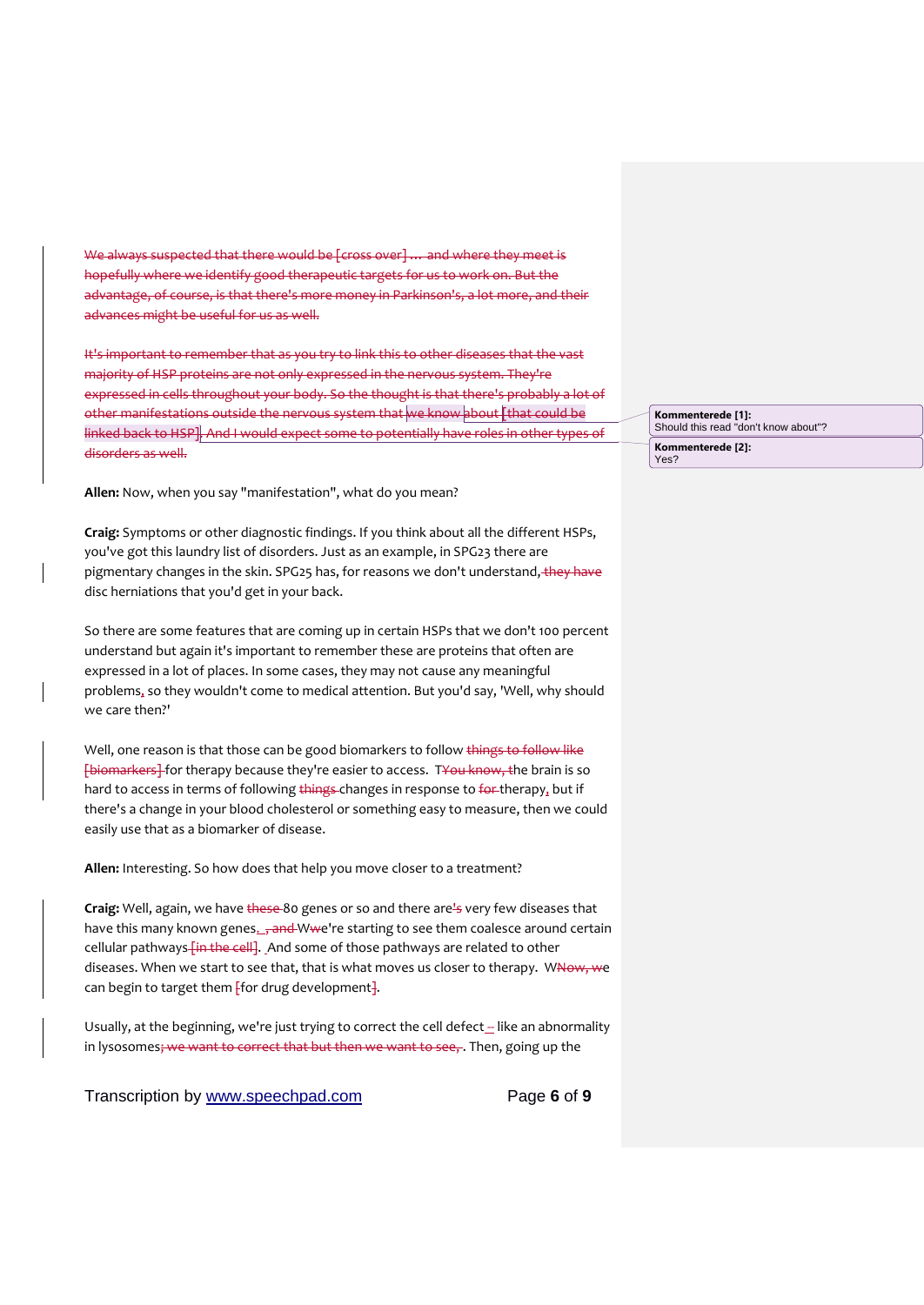ladder, does it do the same thing to a neuron? Does it do the same thing in a mouse model or a fly model? And, then, does it do the same thing ultimately work in a person?

So there's sort of this sort of this early pre-clinical development stage, but as you know it gets more and more expensive the farther along you go. So you want to have good ideas to start with. And, again, the more convergence you have around the pathway-[of the disease<sup>1</sup>, the more confident you are to spend resources there because you can't do them all. devote additional resources.

**Allen:** Since you bring it up, this seems like a good place to talk about funding. You just got some certainty in this 2018 budget from Congress, right?

**Craig:** I don't know if it's officially approved but there's certainly a path and Yes, there's a desire to fund NIH to a very certain level, which is good because, as you know, uncertainty is hard. If you don't know you're going to have money, you won't might not try to do the experiment.

You don't want to make commitments that you can't meet. So longer-term sort of funding commitments are very important for us. I think there's more certainty now than there has been in the last six months., where every three weeks or whatever we're having to prepare to shut down. I mean that's not very efficient.

**Allen:** So, with this new funding certainty, are you able to continue to attract top talent?

Craig: In terms of getting people to work in the lab? Absolutely. T<sub>7</sub>There is a very large number of young people that want to be physician-scientists that want to and work on disease. We get hundreds and hundreds of applicants each year from people that want to work in the summer or take a year after college.

One of the advantages of being in the U.S., at the NIH<sub>7</sub> in particular, is we can draw talent from all over the world. We can draw talent from schools like Peking University or Seoul National University or, you know, University of Tokyo. These are schools that are far, far more competitive to get into than Harvard or Yale or Princeton.

So we have no problem drawing really talented people. And also onenother thing about medicine that's changing is it's increasingly drawinga lot of different types of people. Before it was mostly biology majors or chemistry majors, but now you're bringing in computer scientists, physicists, mathematicians -- there's a lot of computational work that's being done. And many of the people in those areas seem quite interested in applying what they know to studies of disease.

Transcription by [www.speechpad.com](http://www.speechpad.com/) Page **7** of **9**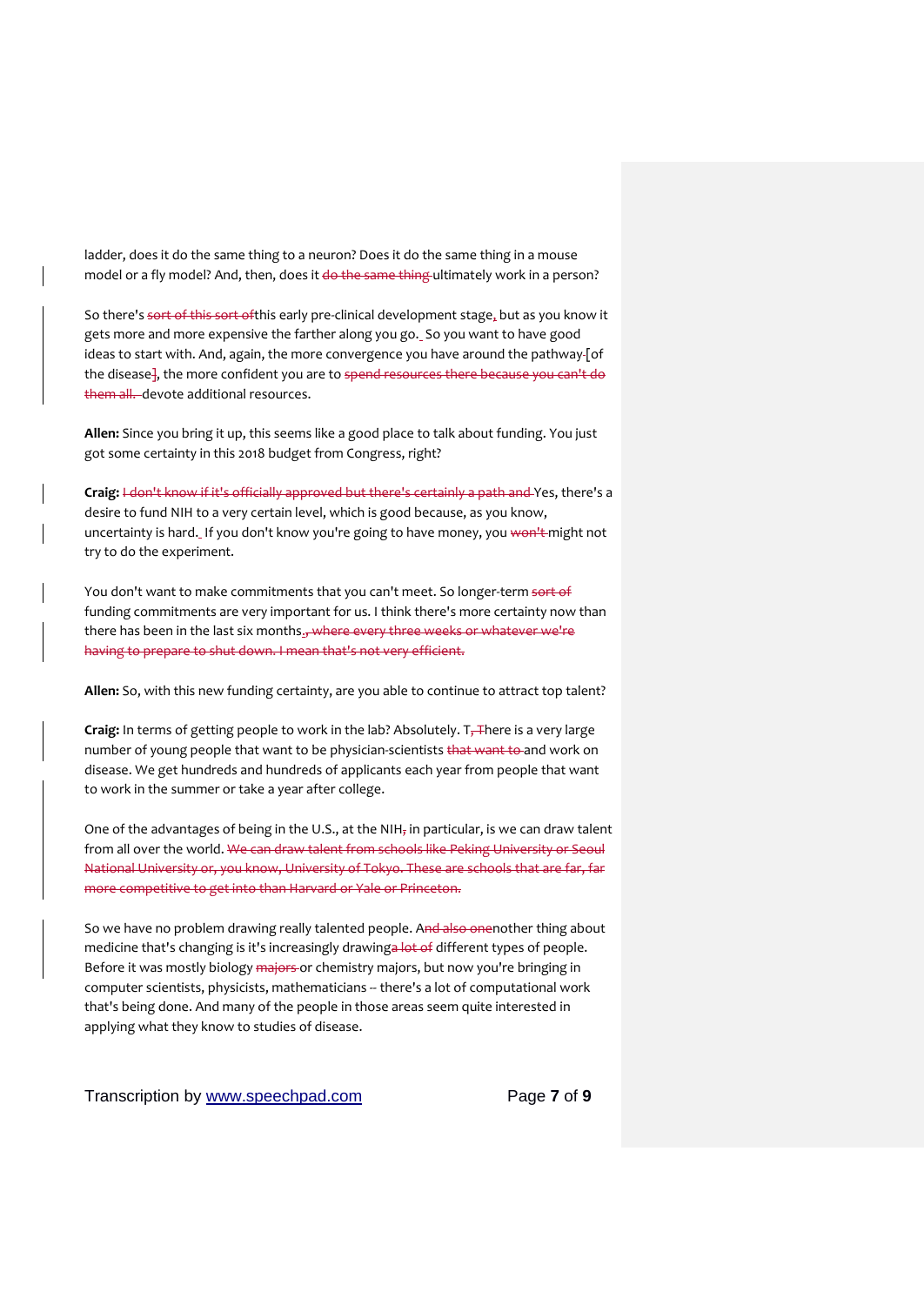So there's no doubt there's a lot of interest among people that are at the early stages of their career throughout the world in doing this. OThat's one of the things that people worry about when the funding is bad-more challenging is that we'll lose a generation of theose people. You know you don't want to have them say, "Well, I'm not going to do this." And then go off and do something else. Once they do that, you'll never get them back. So I think that's another reason for we're encouraged by at least-consistent funding, even though we understand things can't go up forever.

**Allen:** Do you have enough money in your lab right now to do what you want to do?

**Craig:** I think we have enough, though of course if. If we had more, wel could always do more. But wWe're quite well-funded certainly compared to other countries and even compared to many laboratories in the United States. The NIH is very generous. Theyprovides give us with a lot of resources.

As you may know there's a couple of small HSP-related foundations now that are specifically trying to develop gene therapies. Now, some of that research can be very expensive. And if these foundations can fund these efforts kick that money in, that probably jump starts can jump-start progress pretty dramatically.

**Allen:** Okay, good to know. So, overall, where are we along the spectrum of research-totreatment compared to where we were eight years ago?

**Craig:** Well, we have identified more genes, right? So I think the genetic part has been very successful. We have all these potential targets on what to approachto guide our studies. And out of that process will come compounds and ideas for drugs. One example is SPG5. They know exactly the enzyme that's involved. They can check its effectsit in the blood and see the abnormality. And they're already starting to give drugs that can, at least in some systems, reverse the problem. So you're going to start seeing more and more examples of that where you're moving closer to therapies because now you know what your target is.

**Allen:** Isn't that about where we were a year ago?

**Craig:** What's happened is tThey are farther along that path. And there's a lot of people starting to try different types of therapies. So I think it's happening more. INow, it was happening a little bit eight years ago, too, but it's happening more now. You're starting to see early phase human trials or certainly therapeutic trials in organisms that are clearly directed more toward the goal of therapy than maybe toward the goal of understanding Fthe disease-

Transcription by [www.speechpad.com](http://www.speechpad.com/) Page **8** of **9**